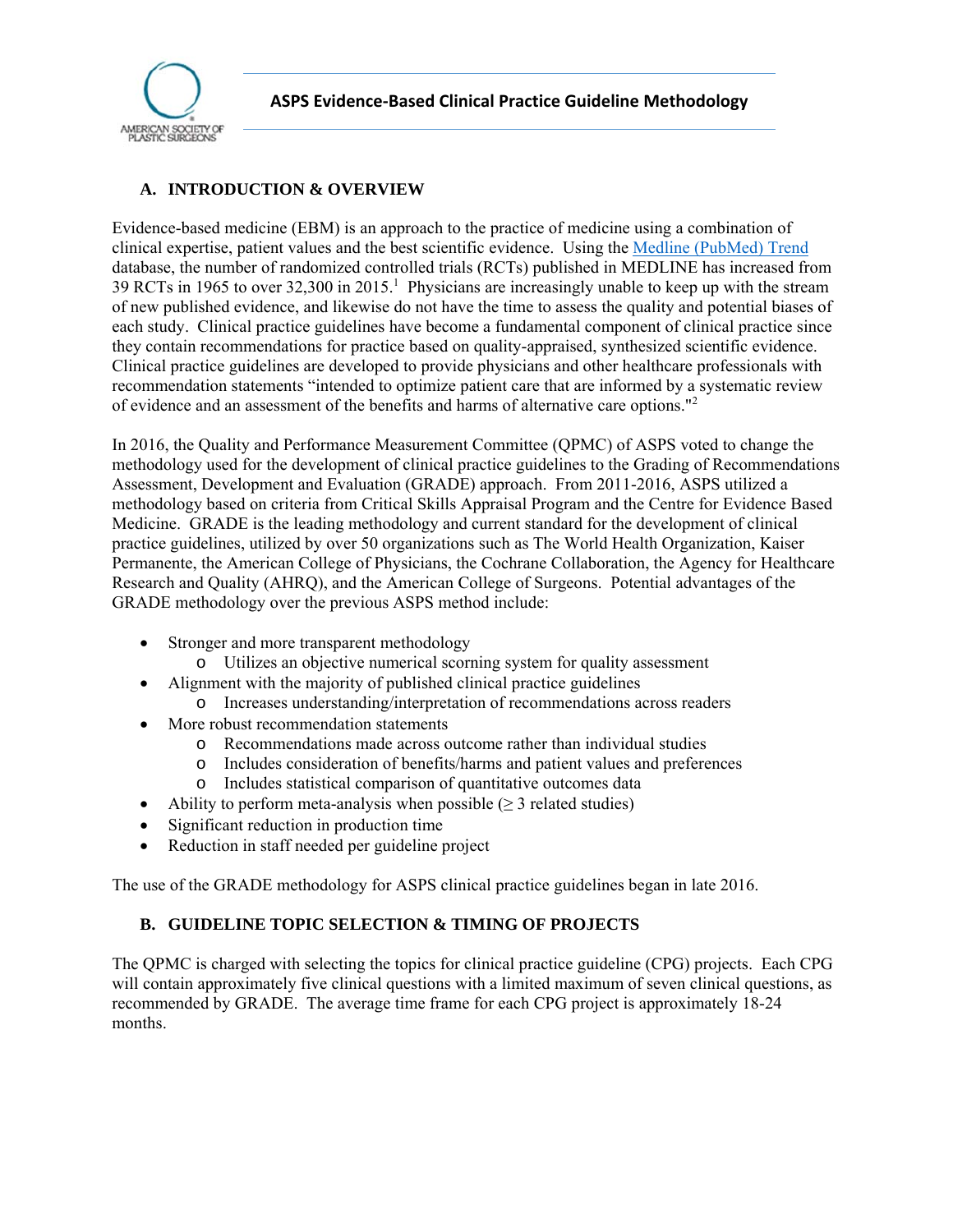# **C. WORK GROUP COMPOSITION**

- 10 ASPS members (including 2 Chairpersons)
- 1 Executive Committee or Board of Directors Advisor
- 4-5 representatives from stakeholder organizations (1 per organization)
- 1-2 patient representatives
	- o Obtained through Consumers United for Evidence-Based Healthcare (CUE) or a relevant patient network
- 1 ASPS staff methodologist
- 1 medical librarian
- Optional (as needed): o 1 statistician

# **Work Group Member Criteria**

Experience developing and/or knowledge of guideline development, evidence-based medicine, systematic reviews, epidemiology, statistics, research is desirable, but not required.

# **Work Group Member Responsibilities**

Each Work Group member serves as an active participant in the development of the guideline and is responsible for determining the project scope, clinical questions, and literature search criteria. The Work Group collectively develops evidence-based recommendation statements and drafts supporting text for the guideline.

### **Chairpersons, Work Group Responsibilities**

In addition to the responsibilities outlined above, the Work Group Chairpersons are responsible for managing the Work Group meetings, facilitating discussion and arbitration among differing opinions, enforcing adherence to the clinical practice guideline development scope and process, and facilitating the guideline development process.

# **Expected Time Commitment**

Work Group members are expected to participate in quarterly conference calls, email discussions, individual assignments, and attend the in-person Introductory Meeting.

# *Managing Conflict of Interest*

The Work Group Chairpersons should not have a conflict of interest. If a leading expert with a relevant conflict of interest is determined to be the best person to chair the Work Group, a co-Chair with no relevant conflict of interest will also be appointed. No more than 50% of Work Group members can have a relevant conflict of interest.

Each member applicant must accept all terms of the following:

- 1. No outside funding used for CPG development.
- 2. Work Group member COIs to be reviewed by QPMC, and ASPS COI Committee (for applicants with potential conflicts).
- 3. Work Group Chairpersons to be free of conflicts.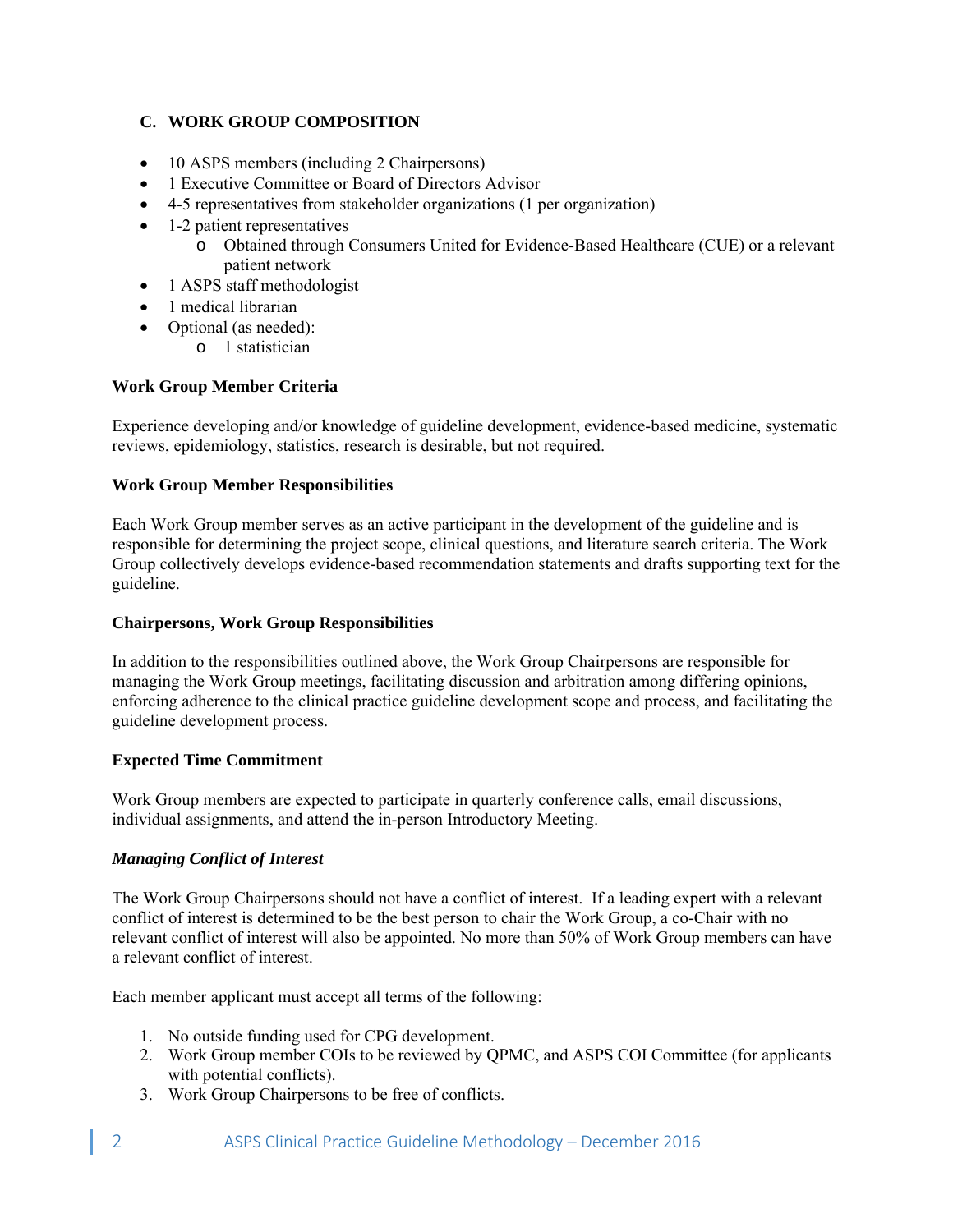- 4. Per the Institute of Medicine (IOM) standards<sup>2</sup>, Work Group members with COIs shall represent less than half the composition of the Work Group.
- 5. Per the Council for Medical Specialty Societies (CMSS) principles<sup>3</sup>, the period in which COI disclosures must be obtained and managed is one year prior to initiation of the project through publication.
- 6. Per CMSS principles, Work Group members should decline offers from industry to speak about the content of the guidelines related to the industry products while in development.
- 7. Work Group members with relevant COIs will not participate in discussion, drafting or voting on recommendations specific to the conflict topic.
- 8. Per ASPS policy, the staff methodologist will add the COI disclosure report, which includes the disclosure statements of all Work Group members to each meeting agenda. The staff methodologist will review the Work Group's COI disclosures based on the agenda; the Chair will manage the discussion.

Conflicts of interest (COI) will be renewed, disclosed, and managed according to the ASPS Conflict of Interest Policy.

The Work Group Chair may request the Work Group Member to:

- 1. remain in the room, participating fully in the discussion involving the conflict but not vote;
- 2. remain in the room while the matter is being discussed but not speak or vote;
- 3. provide his or her opinion and leave the room while the matter is considered and voted upon;
- 4. remain out of the room while the matter is being considered and voted upon.

The Work Group Chair may also make other determinations related to the matter, including insulating the Work Group Members from documents that might be related to the conflict.

The ASPS COI Policy can be found at: www.plasticsurgery.org/COI.

# **D. WORK GROUP FORMATION**

Work Group members are solicited through an online application process. A "Call for Experts" email will be sent to all ASPS members (US and Canada) on behalf of the Board Vice President (VP) of Research and the QPMC Chair. The online application for the CPG Work Group will include:

- Work Group Member descriptions
- Tentative Introductory Meeting date/location
- Anticipated duration of CPG project
- Information related to expected time commitment (conference calls, email discussions, in-person meetings, individual Work Group member assignments)
- Questions related to clinical interests, experience related to guideline topic, CPG development experience at ASPS or elsewhere, knowledge of EBM, quality, epidemiology, statistics, or research
- Conflict of Interest (COI) disclosure

Each member applicant must accept all terms of the following:

- 1. No outside funding used for CPG development.
- 2. Work Group member COIs to be reviewed by the ASPS COI Committee (for applicants with potential conflicts).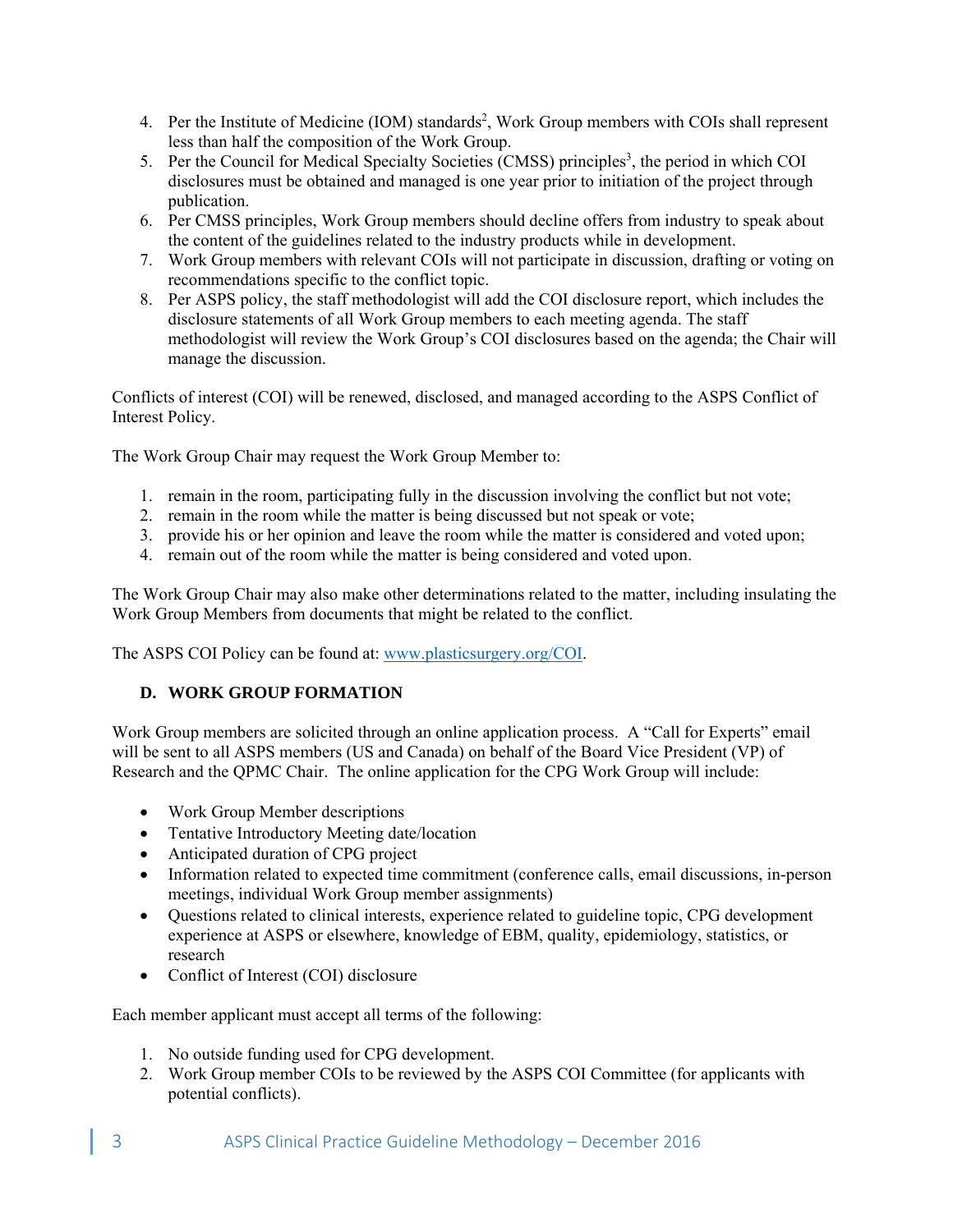- 3. Work Group Chairpersons to be free of conflicts.
- 4. Per IOM standards, Work Group members with COIs shall represent less than half the composition of the Work Group.
- 5. Per CMSS principles, the period in which COI disclosures must be obtained and managed is one year prior to initiation of the project through publication.
- 6. Per CMSS principles, Work Group members should decline offers from industry to speak about the content of the guidelines related to the industry products while in development.
- 7. Work Group members with relevant COIs will not participate in discussion, drafting or voting on recommendations specific to the conflict topic.
- 8. Per ASPS policy, the staff methodologist will add the COI disclosure report, which includes the disclosure statements of all Work Group members to each meeting agenda. The staff methodologist will review the Work Group's COI disclosures based on the agenda; the Chair will manage the discussion.

The Work Group Chairpersons will be selected by the QPMC Chair based on the applicants' content expertise and experience in guideline development/evidence-based medicine. Staff will reach out to the selected candidates to confirm interest in the Co-Chair position, answer any questions about the role/project, and obtain CVs. The selected Work Group Chairpersons will need to gain approval from the Board VP of Research, followed by the ASPS President and President-Elect. Final Co-Chair approvals are sought from the ASPS Conflict of Interest Committee via a memo with CV and COI information. Formal invitations will be sent to selected Co-Chairs on behalf of the QPMC Chair and Board VP of Research.

Staff works with the newly appointed Work Group Chairs and QPMC Chair to select the top eight potential Work Group members. Considerations should be made according to experience with topic content, guideline development, evidence-based medicine, quality improvement, research, epidemiology/statistics, as well as a balance of practice type and size, geographic location, gender, and potential COIs.

A memo with the selected Work Group members will be sent on behalf of the QPMC Chair to the Board VP of Research, ASPS President, and President-Elect for final approval. The memo should contain a summary of the process used to identify the proposed Work Group members, as well as the selected stakeholder groups.

Formal invitations will be sent to selected Work Group members on behalf of the QPMC Chair and Board VP of Research. Pertaining to the ASPS/PSF Guideline for Committee Appointments, ad hoc Work Groups for clinical practice guideline and performance measure development do not count against the 5 committee maximum for ASPS members.

Formal invitations will be sent to the selected stakeholder organizations and the patient representative on behalf of the ASPS President (stakeholder organization asked to nominate one representative), noting that the stakeholder organization will be responsible for their representative's travel/lodging costs.

To maintain the credibility of the final guideline publication, the composition of the Work Group cannot be altered. Should a Work Group member resign during development, a new member shall not be appointed in their place.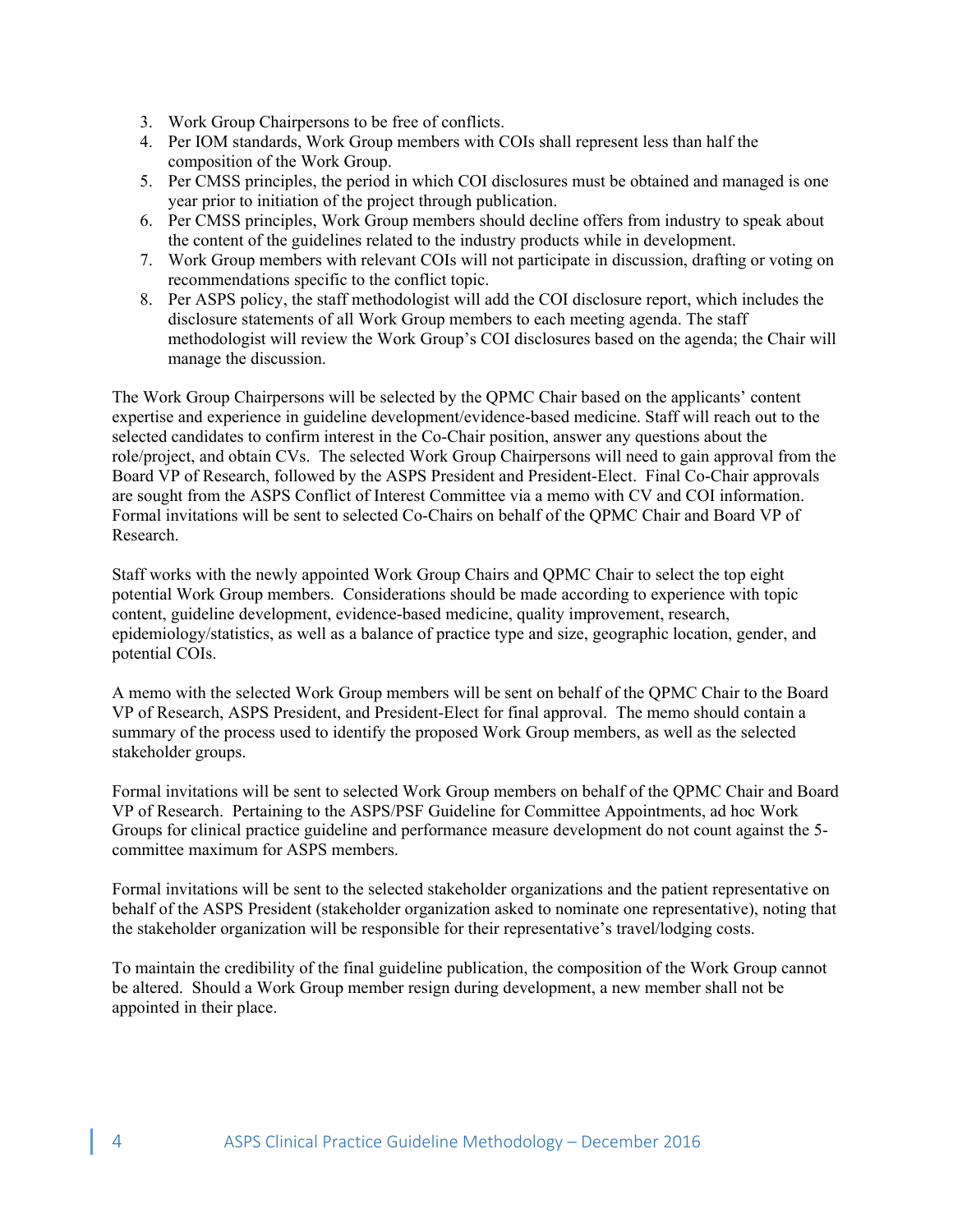### **E. INTRODUCTORY MEETING**

Work Group members are asked to submit potential clinical questions or subtopic ideas via email prior to the introductory meeting.

The main objectives of the introductory meeting are to educate the Work Group members in EBM and CPG methodology, discuss clinical question development, discuss literature search terms and inclusion/exclusion criteria, and identify potential peer reviewer organizations.

# **F. SYSTEMATIC REVIEW PROCESS**

#### **Clinical Questions (PICO Questions)**

Selected clinical questions will be converted into the PICO question format. The PICO model defines the clinical question by identifying the specific components of  $(\overline{P})$  patient population; (I) intervention; (C) comparison; and (O) outcomes of interest. PICO questions are drafted *a priori* to target the questions focused on the important clinical questions and avoid the development of questions around available data.

#### **Inclusion/Exclusion Criteria**

Study inclusion criteria are determined *a priori* by the Work Group. Articles that do not meet the established criteria are not considered as evidence for the CPG. Universal inclusion/exclusion criteria for all CPGs include:

Study Inclusion Criteria

- Relevance to disease/condition
- Publication date range (e.g., past 10 years)
- Minimum number of patients per study and/or per arm of study (e.g., minimum 50 patients)
- Clinical study
- English language
- Human subjects
- Publication types: RCTs, clinical trials, comparative studies, observational studies, cohort studies, case-control studies, case series

#### Exclude

- Animal subjects
- Cadaver subjects
- Publication types: systematic reviews\*, meta-analyses\*, validation studies\*\*, case reports, review articles, consensus statements, position statements, medical records review, meeting abstracts, historical articles, editorials, letters, news, commentaries

\*The reference lists for relevant systematic reviews and meta-analyses are reviewed to serve as a spot check to ensure inclusion of all potential evidence.

\*\*Validation studies will be included for diagnostic PICO questions

#### **Literature Searches**

Literature search strategies for each individual PICO question will be developed and performed by the medical librarian, which will include a search tailored to procedural resource use (cost, availability). The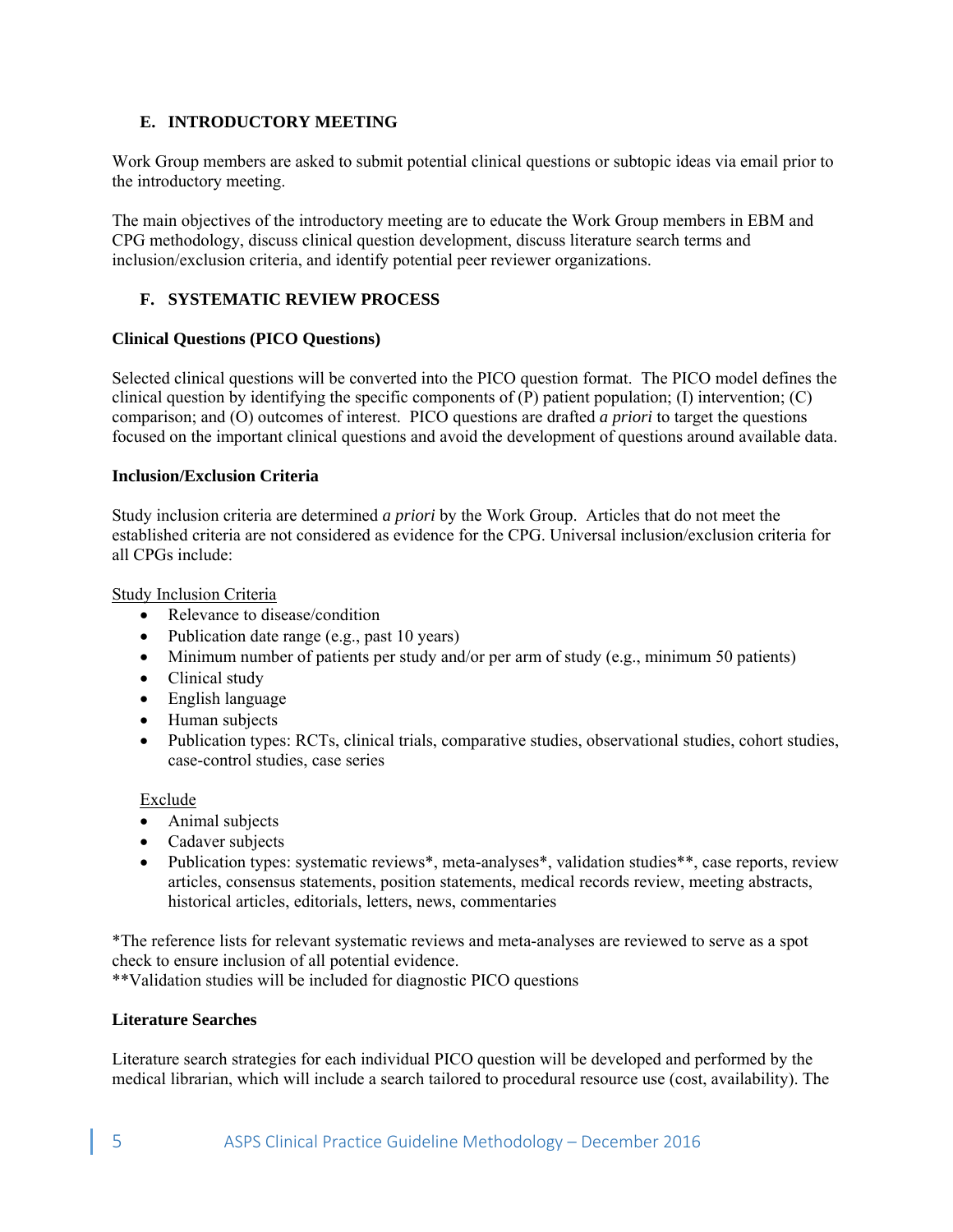librarian will perform the searches in the MEDLINE (PubMed), EMBASE, TRIP, Cochrane Central Register of Controlled Trials databases, National Guideline Clearinghouse, and the G-I-N CPG Library.

#### **Abstract review**

ASPS uses the internet-based CPG software program, "Presentation and Evaluation of Evidence-Based Research" (PEER) to manage guideline projects. During abstract review, a first pass of the literature search results are reviewed by the title and/or abstracts for potential relevance to the CPG topic. A reason(s) for rejection will be noted for each excluded article.

#### **Appraisal of study quality**

ASPS uses the Grading of Recommendations Assessment, Development and Evaluation (GRADE) approach. GRADE is the leading methodology and current standard for the development of clinical practice guidelines.

#### **Drafting of recommendations**

The following factors are considered when developing recommendation statements:

- 1. Level of evidence (assessment of study quality)
- 2. Benefits vs. Harms—based upon an analysis of any harms/side effects, the Work Group assesses whether:
	- a. Benefits outweighed harms
	- b. Benefits equaled harms
	- c. Harms outweighed benefits
	- d. The balance between benefits and harms was unclear
- 3. Patient values and preferences—based on the clinical expertise of the Work Group and discussion in the referenced papers (e.g., tolerability, compliance, and patients' experiences with the treatments in question), the Work Group judges whether:
	- a. The vast majority of well-informed patients (> 90%) would most likely use this patientcare strategy, compared to alternative patient-care strategies or no treatment
	- b. The majority of well-informed patients would most likely use this patient-care strategy, compared to alternative patient-care strategies or no treatment
	- c. The majority of well-informed patients would most likely NOT use this patient-care strategy, compared to alternative patient-care strategies or no treatment
	- d. The vast majority of patients  $(> 90\%)$  would most likely NOT use this patient-care strategy, compared to alternative patient-care strategies or no treatment
- 4. Resource use (when available)- based on monetary cost and availability of procedure

#### **Strength and Grading of Recommendations**

The grade assigned to drafted recommendations is determined by the quality of evidence, benefits vs harms assessment, and patient values and preferences.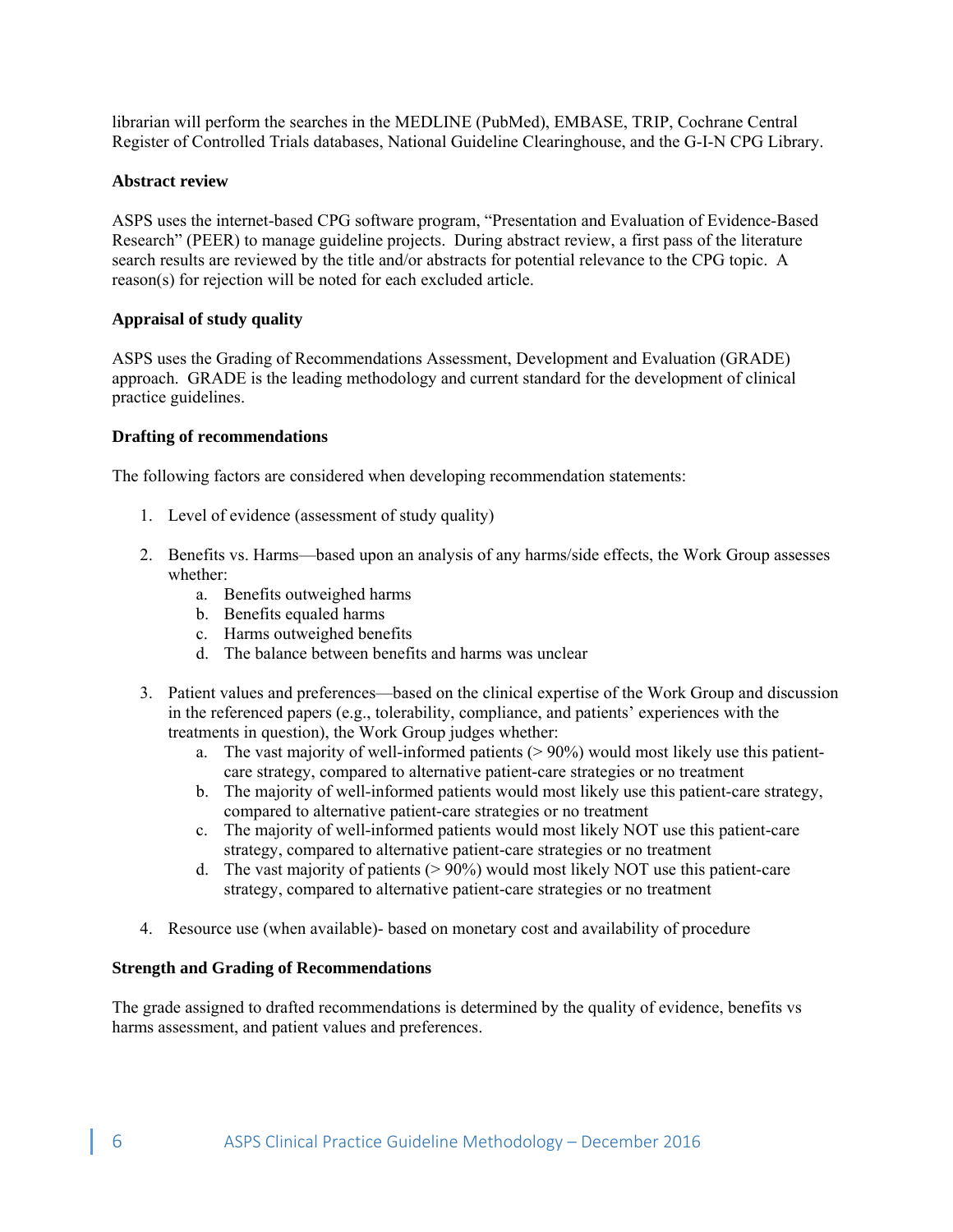| <b>Strength</b> | <b>Overall Strength of</b><br><b>Evidence</b>                    | <b>Description</b>                                                                                                                                                                                                                                                                                                                                                                                           |
|-----------------|------------------------------------------------------------------|--------------------------------------------------------------------------------------------------------------------------------------------------------------------------------------------------------------------------------------------------------------------------------------------------------------------------------------------------------------------------------------------------------------|
| <b>Strong</b>   | Strong                                                           | Evidence from two or more "High" quality studies with<br>consistent findings for recommending for or against the<br>intervention. Benefit or harm predominates. The vast majority<br>of well-informed patients (> 90%) would most likely use or not<br>use this patient-care strategy, compared to alternative patient-<br>care strategies or no treatment.                                                  |
| <b>Moderate</b> | Moderate                                                         | Evidence from two or more "Moderate" quality studies with<br>consistent findings, or evidence from a single "High" quality<br>study for recommending for or against the intervention. Benefit<br>or harm predominates. The majority of well-informed patients<br>would most likely use or not use this patient-care strategy,<br>compared to alternative patient-care strategies or no treatment.            |
| <b>Weak</b>     | Low Strength<br>Evidence or<br><b>Inconsistent Evidence</b>      | Evidence from one or more "Low" quality studies with<br>consistent findings or evidence from a single "Moderate"<br>quality study recommending for or against the intervention.<br>Benefit or harm predominates or is unclear. The majority of<br>well-informed patients would most likely use or not use this<br>patient-care strategy, compared to alternative patient-care<br>strategies or no treatment. |
| Option          | Very Low<br>Strength Evidence or<br><b>Inconsistent Evidence</b> | Evidence from one or more "Very Low" quality studies with<br>consistent findings or evidence from a single "Weak" quality<br>study recommending for or against the intervention. Potential<br>benefits are harms are balanced. The majority of well-informed<br>patients would most likely use or not use this patient-care<br>strategy, compared to alternative patient-care strategies or no<br>treatment. |

All members of the Work Group participate in discussion and voting on the recommendation statements, as well as drafting the various sections of the manuscript.

# **Wording of Recommendation Statements**

Recommendation wording per IOM and CMSS standards:

- Strong Recommendation: The Work Group *recommends* that clinicians *should*…
- Moderate Recommendation: The Work Group *recommends* that clinicians *could*…
- Weak Recommendation: The Work Group *suggests* that clinicians *may*…
- Option: When potential benefits and harms are balanced, an Option can be presented (e.g., "It is an Option to prescribe medication X or Y.")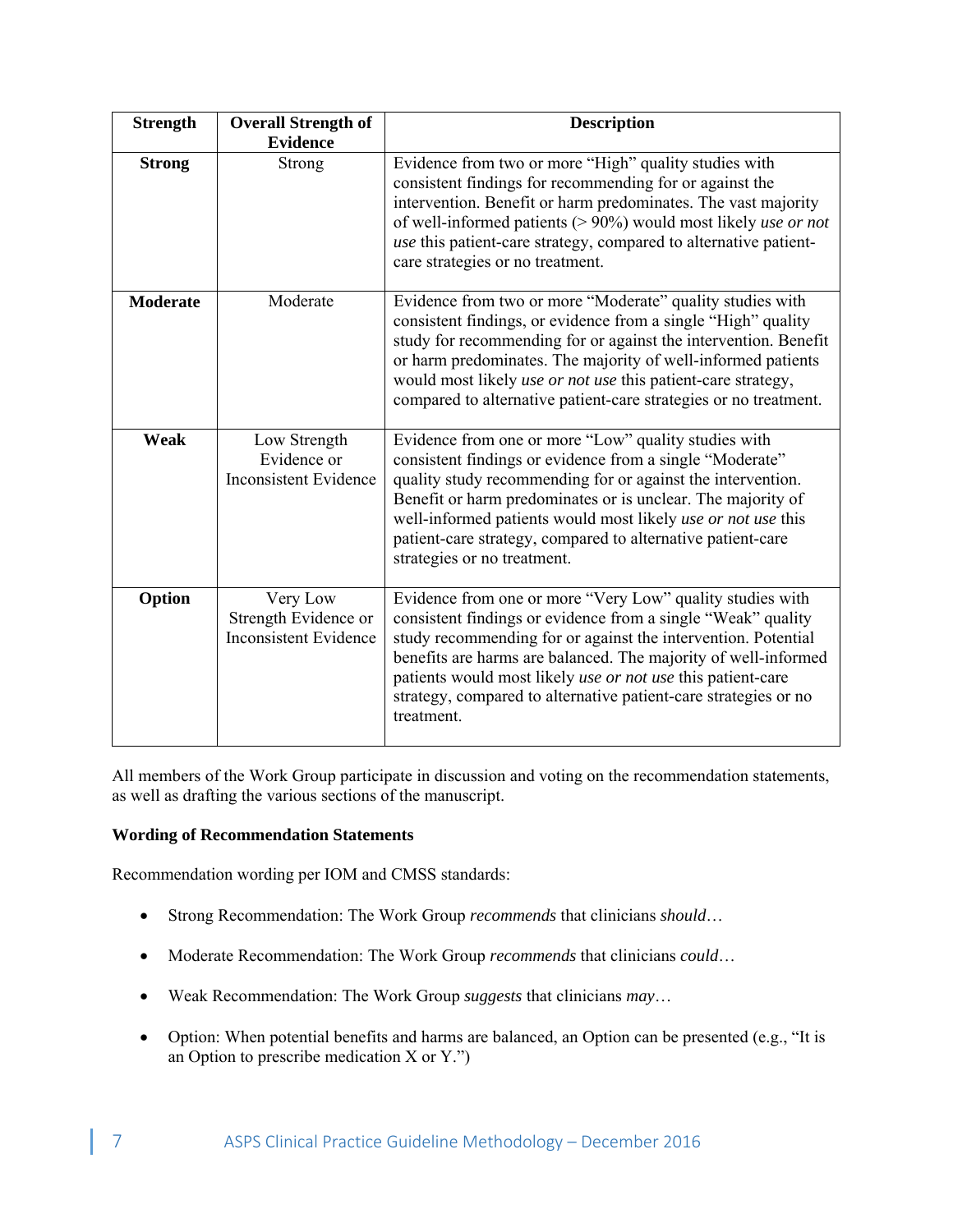# **G. RECOMMENDATION VOTING**

A second one-day in-person meeting will be held to draft and finalize the guideline recommendation statements.

# **H. PEER REVIEW & PUBLIC COMMENT**

The draft manuscript is reviewed by the multiple ASPS Committees and selected peer reviewers. The manuscript is posted to the ASPS website for a 30-day public comment period.

# **I. APPROVAL PROCESS**

The CPG manuscript is sent to the ASPS Executive Committee for final review and approval.

# **J. JOURNAL SUBMISSION**

The approved and finalized guideline is submitted to *Plastic and Reconstructive Surgery* (PRS), where it undergoes an additional round of peer review through the journal's required submission process.

# **K. NGC AND G.I.N. SUBMISSION**

The guideline is submitted and posted to the National Guidelines Clearinghouse and Guidelines International Network.

# **L. QUALITY MEASURES WORK GROUP**

Clinical practice guidelines are preferred to be used as a scientific evidence base for the development of quality metrics. A subsequent Work Group is formed to develop quality measures.

# **M. PLAN FOR UPDATING GUIDELINE**

In accordance with the inclusion criteria of the National Guideline Clearinghouse, each guideline will be updated within five years to reflect changes in scientific evidence, practice parameters, and treatment options.